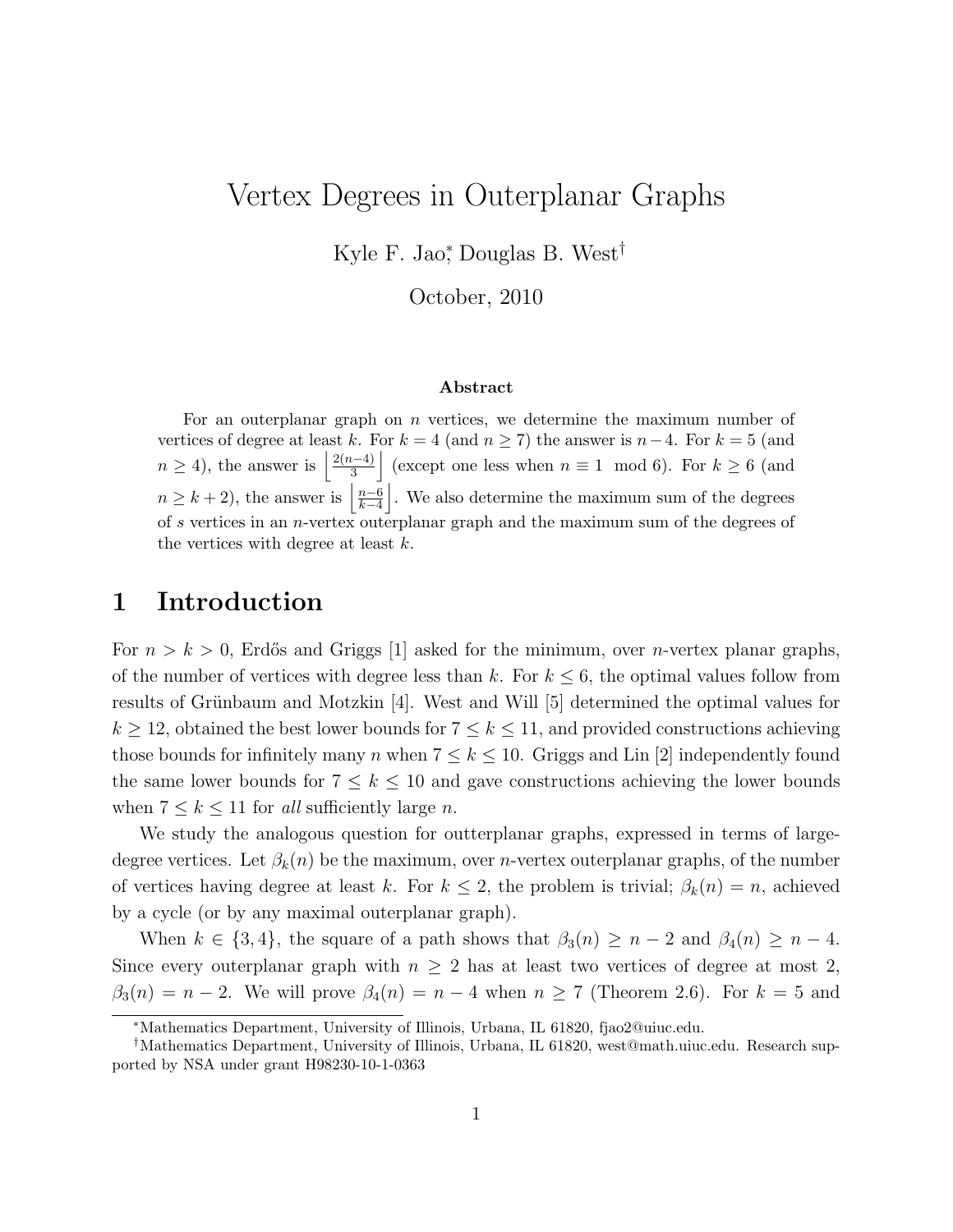$n \geq 4$ , we prove  $\beta_k(n) = \lfloor 2(n-4)/3 \rfloor$ , except one less when  $n \equiv 1 \mod 6$  (Theorem 2.5). For  $k \geq 6$  and  $n \geq k+2$ , we prove  $\beta_k(n) = \lfloor (n-6)/(k-4) \rfloor$  (Theorem 3.4).

We close this introduction with a general upper bound that is optimal for  $k = 5$  when  $n \not\equiv 1 \mod 6$ . In Section 2 we improve the upper bound by 1 when  $n \equiv 1 \mod 6$  and provide the general construction that meets the bound; these ideas also give the upper bound for  $k = 4$ . In Section 3 we solve the problem for  $k \geq 6$ . The bounds in [5] were obtained by first solving a related problem, which here corresponds to maximizing the sum of the degrees of the vertices with degree at least  $k$ . We use this approach in Section 3 to prove the upper bound on  $\beta_k(n)$  when  $k \geq 6$ .

Adding edges does not decrease the number of vertices with degree at least k, so an n-vertex outerplanar graph with  $\beta_k(n)$  vertices of degree at least k must be a maximal outerplanar graph, which we abbreviate to MOP. For a MOP with n vertices, let  $\beta$  be the number of vertices having degree at least  $k$ , and let  $n_2$  be the number of vertices having degree 2. A MOP with *n* vertices has  $2n-3$  edges, so summing the vertex degrees yields

$$
2n_2 + 3(n - n_2 - \beta) + k\beta \le 4n - 6. \tag{1}
$$

This inequality simplifies to  $(k-3)\beta \leq n+n_2-6$ . Using  $n_2 \leq n-\beta$  then yields  $\beta_k(n) \leq$  $\lfloor 2(n-3)/(k-3) \rfloor$ . To improve the bound, we need a structural lemma.

**Lemma 1.1.** Let G be an n-vertex MOP with external cycle C. If  $n \geq 4$ , then G has two vertices with degree in  $\{3,4\}$  that are not consecutive along C.

*Proof.* We use induction on n. Note that G contains  $n-3$  chords of C. If every chord lies in a triangle with two external edges, then  $n \leq 6$  and  $\Delta(G) \leq 4$ , and the two neighbors of a vertex of degree 2 are the desired vertices. This case includes the MOPs for  $n \in \{4, 5\}$ .

Otherwise, a chord  $xy$  not in a triangle with two external edges splits  $G$  into two MOPs with at least four vertices, each with x and y consecutive along its external cycle. By the induction hypothesis, each has a vertex with degree 3 or 4 outside  $\{x, y\}$ . In G, those two vertices retain their degrees, and they are separated along  $C$  by  $x$  and  $y$ .  $\Box$ 

Corollary 1.2. If  $k \geq 5$  and  $n \geq 4$ , then  $\beta_k(n) \leq \lfloor 2(n-4)/(k-2) \rfloor$ .

*Proof.* Lemma 1.1 yields  $n - n_2 - \beta \geq 2$ , and hence  $n_2 \leq n - \beta - 2$ . Substituting this improved inequality into the inequality  $(k-3)\beta \leq n+n_2-6$  that follows from (1) yields  $\beta_k(n) \leq 2(n-4)/(k-2).$  $\Box$ 

Corollary 1.2 gives us a target to aim for in the construction for  $k = 5$ . For  $k \ge 6$  we will need further improvement of the upper bound. The argument of Corollary 1.2 is not valid for  $k = 4$ , since vertices of degree 4 are counted by  $\beta$ . The upper bound  $\beta_4(n) \leq n-4$  (for  $n \geq 7$ ) will come as a byproduct of ideas in the next section.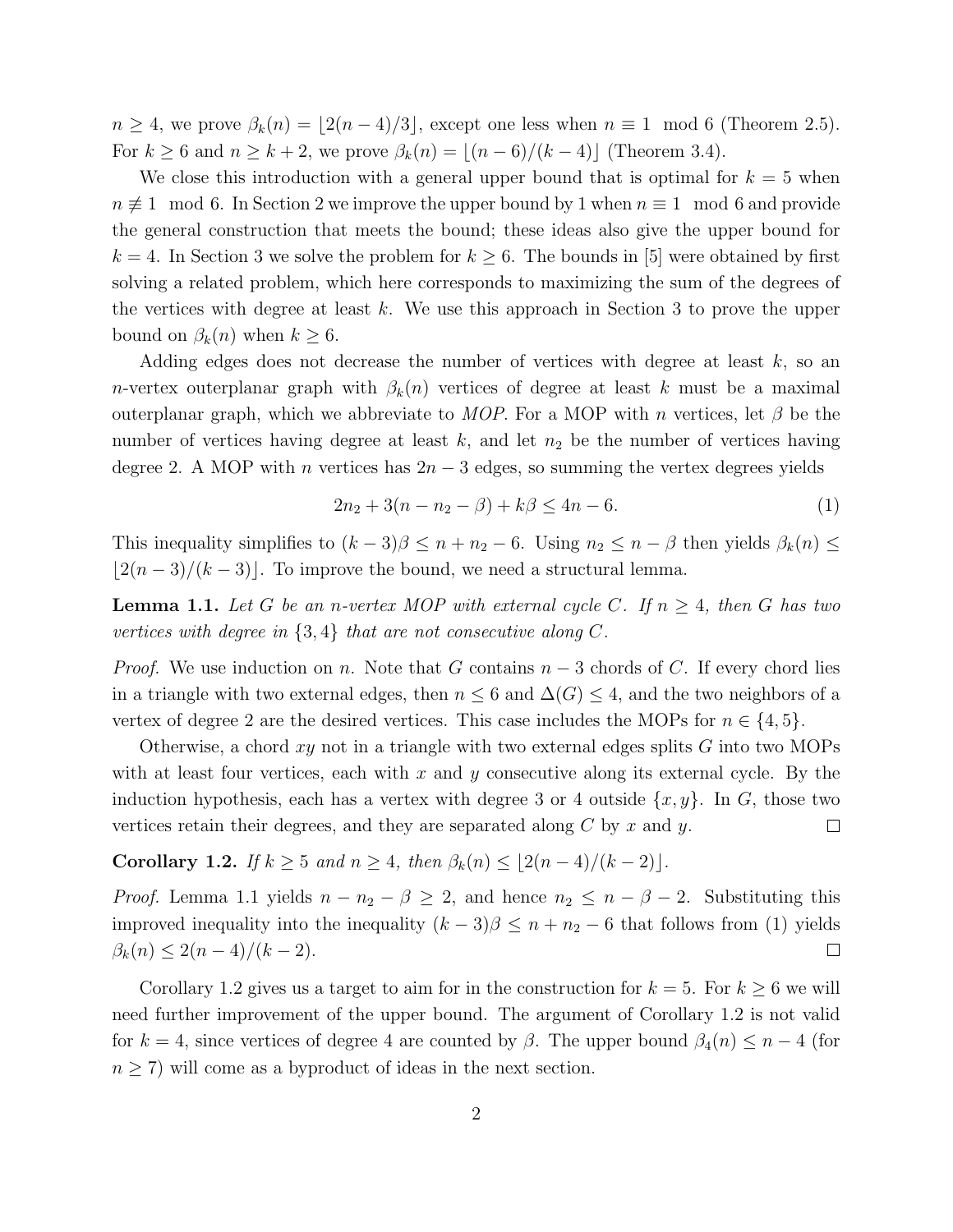#### 2 The solution for  $k = 5$

We begin with the construction. Let  $\langle v_1,\ldots, v_k \rangle$  and  $[v_1,\ldots, v_k]$  denote a path and a cycle with vertices  $v_1, \ldots, v_k$  in order, respectively. Let B be the graph formed from the cycle  $[v, u, x, w, y, z]$  by adding the path  $\langle u, w, v, y \rangle$ . (see Fig. 1). The reason for naming the vertices in this way is that we will create copies of  $B$  in a large graph by adding the vertices in the order  $u, v, w, x, y, z$ .



Figure 1: The graph  $B$  and its use in constructing  $F$ .

To facilitate discussion, define a  $j$ -vertex to be a vertex of degree j, and define a  $j^+$ -vertex to be a vertex of degree at least j.

**Lemma 2.1.** If 
$$
n \ge 4
$$
, then  $\beta_5(n) \ge \begin{cases} \lfloor 2(n-5)/3 \rfloor & \text{if } n \equiv 1 \mod 6, \\ \lfloor 2(n-4)/3 \rfloor & \text{otherwise.} \end{cases}$ 

*Proof.* Begin at  $n = 2$  with one edge having endpoints  $w_0$  and  $y_0$ . Add vertices one by one, always adding a vertex adjacent to two earlier neighboring external vertices; the result is always a MOP. For  $6q-3 \le n \le 6q+2$ , add the vertices  $u_q, v_q, w_q, x_q, y_q, z_q$  in order. The added vertex is the center of a 3-vertex path; the paths added are successively  $\langle w_{q-1}, u_q, y_{q-1} \rangle$ ,  $\langle y_{q-1},v_q,u_q\rangle, \langle u_q,w_q,v_q\rangle, \langle u_q,x_q,w_q\rangle, \langle v_q,y_q,w_q\rangle, \text{ and } \langle v_q,z_q,y_q\rangle.$  After  $z_q$  is added, the subgraph induced by  $\{u_q, v_q, w_q, x_q, y_q, z_q\}$  is isomorphic to B; call it  $B_q$  (see Fig. 1).

When  $n = 6$ , the addition of  $x_1$  augments  $u_1$  to degree 5 (the first such vertex). The second occurs at  $v_1$  when  $z_1$  is added to reach eight vertices. This agrees with the claimed values for n from 4 through 8. Subsequently, addition of  $u_q, v_q, x_q, z_q$  raises  $w_{q-1}, y_{q-1}, u_q, v_q$ , respectively, to degree 5. Addition of  $w_q$  and  $y_q$  does not introduce a 5-vertex, and  $x_q$  and  $z_q$  never exceed degree 2.

When  $n = 6 \cdot 2 - 4$ , we have two 5-vertices; note that  $2 = \lfloor 2(8-4)/3 \rfloor$ . For  $6q - 3 \le$  $n \leq 6q + 2$ , the values required by the stated formula for the number of 5<sup>+</sup>-vertices are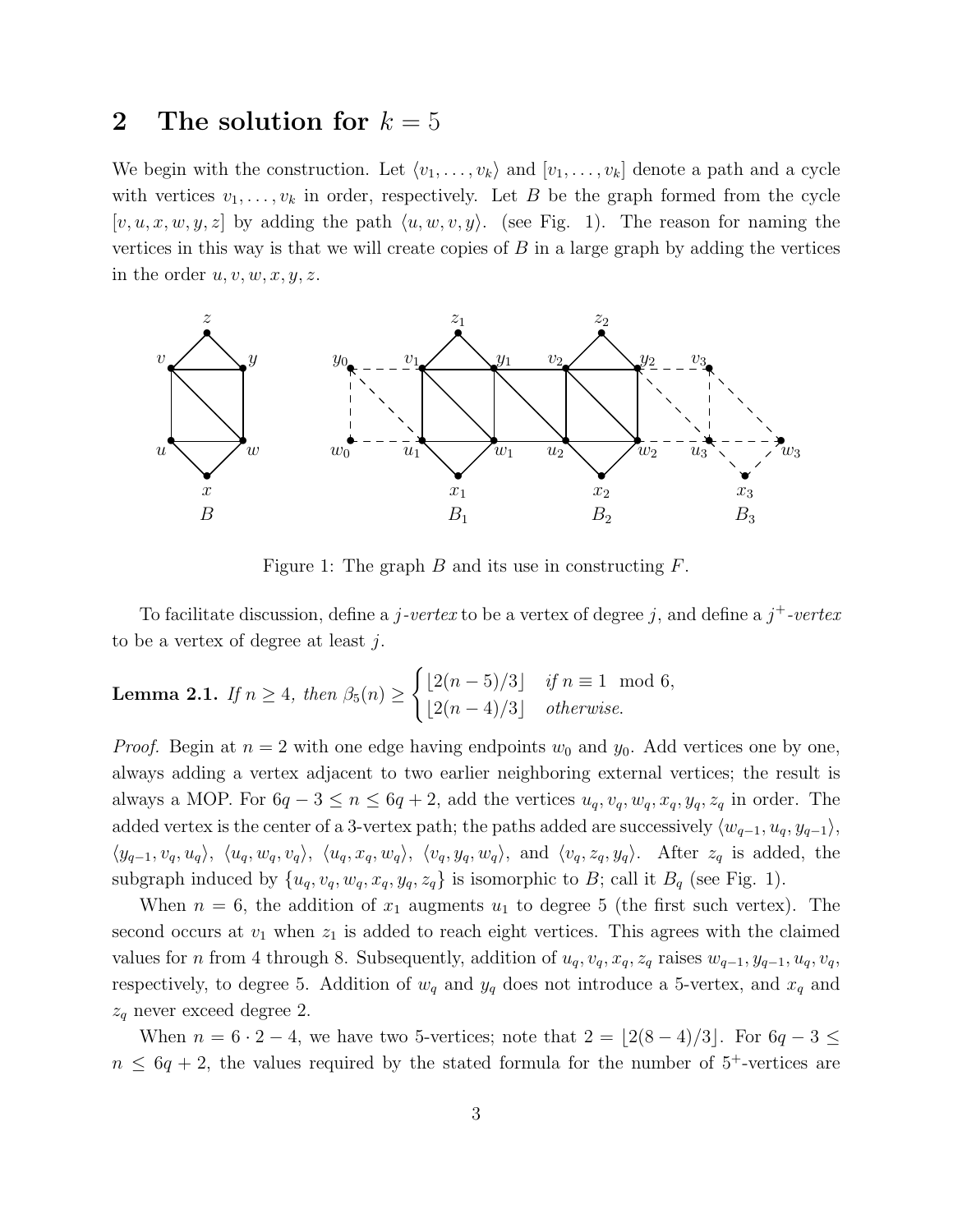$4q - 5$ ,  $4q - 4$ ,  $4q - 4$ ,  $4q - 3$ ,  $4q - 3$ ,  $4q - 2$ , respectively. The induction hypothesis for an induction on q states that when  $n = 6q - 4 = 6(q - 1) + 2$ , the graph has  $4(q - 1) - 2$ vertices of degree 5. Starting from this point, we augmented one vertex to degree 5 when  $n$ is congruent to each of  $\{-3, -2, 0, 2\}$  modulo 6, matching the formula.  $\Box$ 

The lower bound in Lemma 2.1 and upper bound in Corollary 1.2 are equal except when  $n \equiv 1 \mod 6$ . In this case we improve the upper bound by showing that there is no outerplanar graph having the vertex degrees required to achieve equality in the upper bound. The construction shows  $\beta_5(n) \geq \lfloor 2(n-5)/3 \rfloor$ . We used the existence of two vertices with degree 3 or 4 to improve the upper bound from  $\left| \frac{2(n-3)}{3} \right|$  to  $\left| \frac{2(n-4)}{3} \right|$ , which differs from  $|2(n-5)/3|$  by 1 when  $n \equiv 1 \mod 6$ . We begin by showing that slightly stronger hypotheses further reduce the bound.

**Lemma 2.2.** If G is a MOP having a  $6^+$ -vertex, or a 3-vertex and a 4-vertex, or two 4vertices, or at least three 3-vertices, then G has at most  $|(2n-9)/3|$  vertices of degree at least 5.

*Proof.* We have proved that  $\beta \leq (2n-8)/3$ . If we cannot improve the upper bound to  $(2n-9)/3$ , then equality must hold in all the inequalities that produced the upper bound  $(2n-8)/3$ . Thus  $n_2 = n - \beta - 2$ , which forbids a third vertex with degree 3 or 4. Also, the sum of the degrees must equal  $2n_2 + 3(n - n_2 - \beta) + 5\beta$  (see (1)). This requires that the two vertices of degree 3 or 4 both have degree 3 and that no vertex has degree at least 6.  $\Box$ 

Let T be the subgraph of the dual graph of G induced by the vertices corresponding to bounded faces of G; we call T the *dual tree* of G. Since G is a MOP, T is a tree. A triangular face in G having j edges on the external cycle corresponds to a  $(3-j)$ -vertex in T. The next lemma will reduce the proof of the theorem to the case where  $T$  is a special type of tree.

**Lemma 2.3.** If in the dual tree T the neighbor of a leaf t has degree 2, then G has a 3vertex on the triangle corresponding to t. If two leaves in  $T$  have a common neighbor, then the common vertex of the corresponding triangles in G is a 4-vertex in G.

*Proof.* Let  $x, y, z$  be the vertices of the triangle in G corresponding to t, with x having degree 2 in G. The neighboring triangle  $t'$  raises the degree of y and z to 3. If  $t'$  has degree 2 in T, then in G only one of  $\{y, z\}$  can gain another incident edge.

Two leaves in T having a common neighbor  $\hat{t}$  correspond to two triangles in G having a common vertex z. The vertex  $\hat{t}$  in T corresponds to a triangle in G that shares an edge with each of them. No further edges besides the four in these triangles are incident to  $z$ .  $\Box$ 

A triangle in a MOP is internal if none of its edges lie on the external cycle.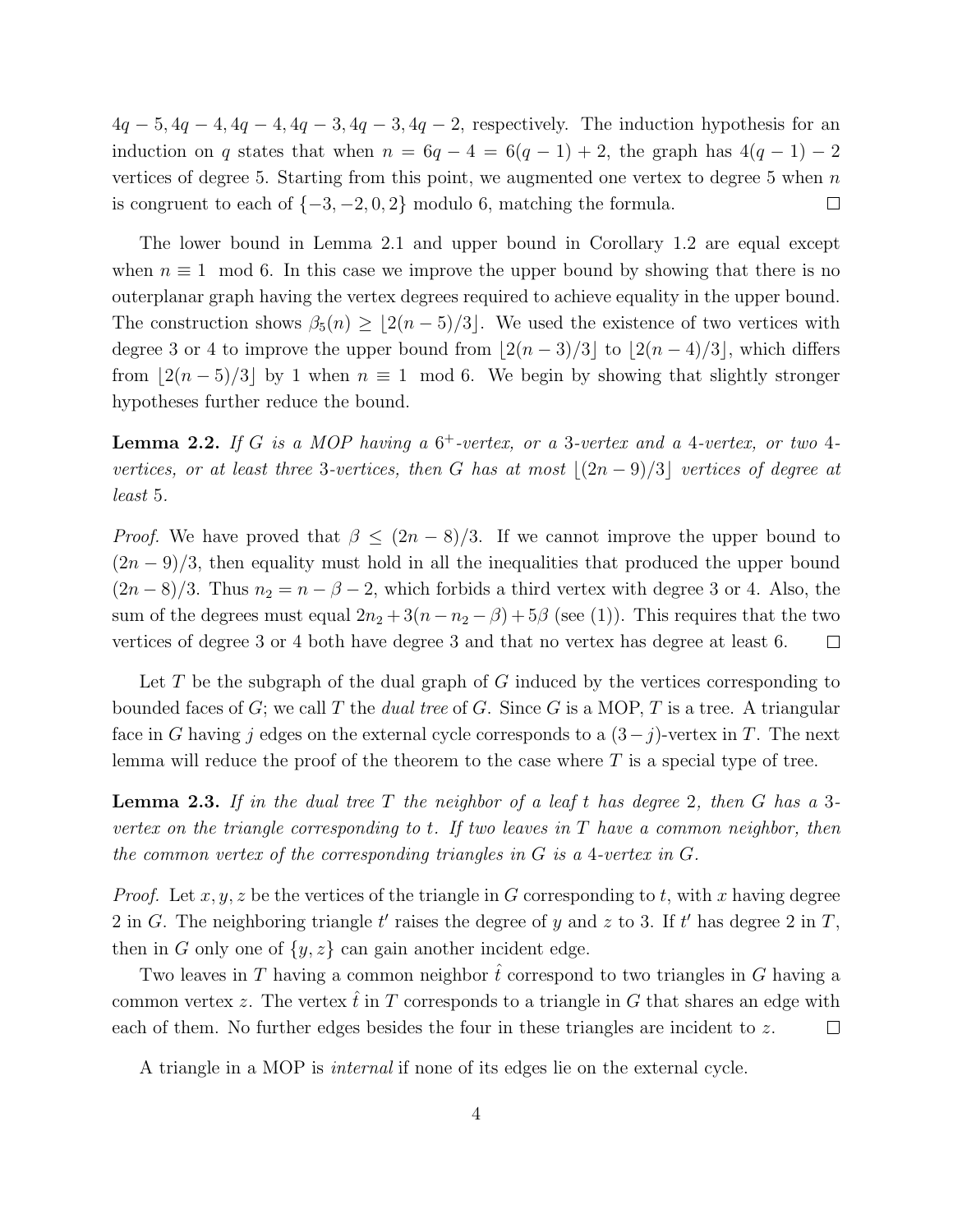**Lemma 2.4.** In a MOP with n vertices, let  $n_2$  be the number of 2-vertices and t be the number of internal triangles. If  $n \geq 4$ , then  $t = n_2 - 2$ .

*Proof.* Let T be the dual tree. Note that T has  $n-2$  vertices, of which  $n_2$  have degree 1, t have degree 3, and the rest have degree 2. By counting the edges in terms of degrees,  $2(n-3) = n_2 + 3t + 2(n-2-n_2-t)$ , which yields  $n_2 - 2 = t$ .  $\Box$ 

**Theorem 2.5.** If 
$$
n \ge 4
$$
, then  $\beta_5(n) = \begin{cases} \lfloor 2(n-5)/3 \rfloor & \text{if } n \equiv 1 \mod 6, \\ \lfloor 2(n-4)/3 \rfloor & \text{otherwise.} \end{cases}$ 

*Proof.* It suffices to prove the upper bound when  $n \equiv 1 \mod 6$ . Let  $n = 6q+1$ . Corollary 1.2 yields  $\beta \leq 4q - 2$ , and we want to improve this to  $4q - 3$ , which equals  $|(2n - 9)/3|$ . If the upper bound cannot be improved, then by the computation in the proof of Lemma 2.2 we may assume that G has exactly two 3-vertices, exactly  $4q - 2$  vertices of degree 5, and exactly  $2q + 1$  vertices of degree 2.

A MOP with n vertices has  $n-2$  bounded faces, so T has  $n-2$  vertices. Since G has  $2q + 1$  vertices of degree 2, there are  $2q + 1$  leaves in T; by Lemma 2.4, T has  $2q - 1$  vertices of degree 3. The remaining  $2q - 1$  vertices of T have degree 2.

A *caterpillar* is a tree such that deleting all the leaves yields a path, called its *spine*. A tree that is not a caterpillar contains as a subtree the graph Y obtained by subdividing each edge of the star  $K_{1,3}$ . If  $Y \subseteq T$ , then consider longest paths in T starting from the central vertex  $v$  of Y along each of the three incident edges. Each such path reaches a leaf. By Lemma 2.3, each such path generates a vertex of degree 3 or 4 in G. Since G has at most two such vertices,  $T$  is a caterpillar. Furthermore, since  $G$  has no 4-vertices, Lemma 2.3 implies that each endpoint of the spine of  $T$  has degree  $2$  in  $T$ .

Consider vertices  $a, b, c \in V(T)$  such that  $ab, bc \in E(T)$ . The corresponding three triangles in G have a common vertex x. If a and c are 3-vertices in T, then x has degree 6 in G. Hence no two 3-vertices in  $T$  have a common neighbor. This implies that along the spine of T (which starts and ends with 2-vertices), there are at most two consecutive 3-vertices, and nonconsecutive 3-vertices are separated by at least two 2-vertices.

In particular, every run of 3-vertices has at most two vertices, every run of 2-vertices has at least two vertices (except possibly the runs at the ends), and the number of runs of 2-vertices is one more than the number of runs of 3-vertices. The only way this can produce the same number of 2-vertices and 3-vertices is  $2, 3, 3, 2, 2, 3, 3, \ldots, 2, 2, 3, 3, 2$ . However, in this configuration the number of vertices of each type is even and cannot equal  $2q - 1$ .

We have proved that no outerplanar graph has the required vertex degrees.  $\Box$ 

**Theorem 2.6.** If  $n \geq 7$ , then  $\beta_4(n) = n - 4$ .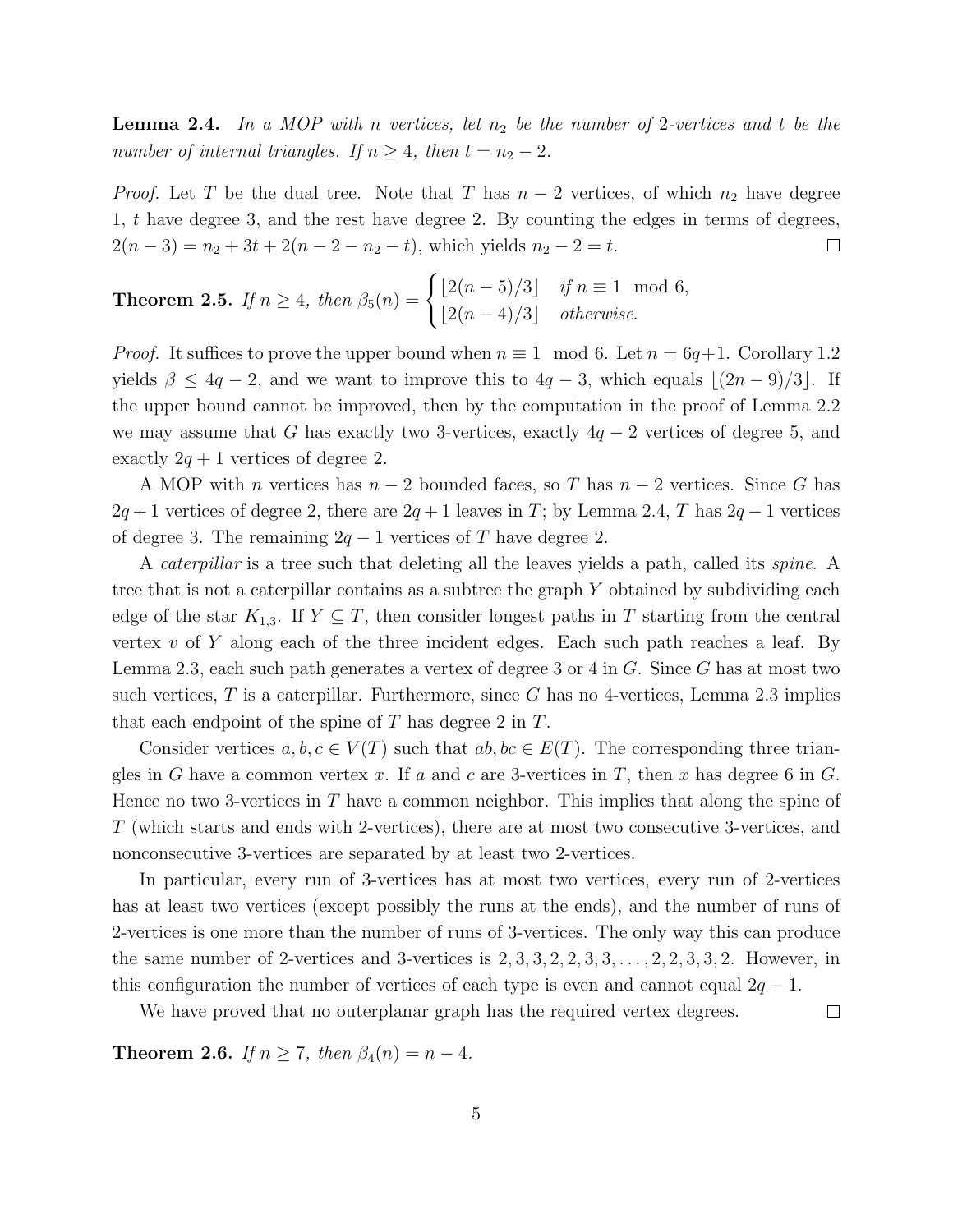*Proof.* When the dual tree T is a path, the graph G has two 2-vertices, two 3-vertices, and  $n-4$  vertices of degree 4; this proves the lower bound. For the upper bound, since leaves of T correspond to triangles in  $G$  having 2-vertices, we may assume that  $T$  has at most three leaves. If T has only two leaves, then the neighbor of each has degree 2 in T, and Lemma 2.3 provides two 3-vertices in G, matching the construction.

If T has exactly three leaves, then T has one 3-vertex and at least four other vertices, since T has  $n-2$  vertices and  $n \geq 7$ . Hence at least one leaf in T has a neighbor of degree 2, and Lemma 2.3 provides one 3-vertex in addition to the three 2-vertices in G. (In fact, this case yields another construction having exactly  $n-4$  vertices with degree at least 4.)  $\Box$ 

### 3 The solution for  $k \geq 6$

Trivially,  $\beta_k(n) = 1$  when  $k = n - 1$ , which does not satisfy the general formula. We restrict our attention to  $n \geq k+2$  and begin with the construction. Fix k with  $k \geq 6$ .

Form a graph  $B'$  from  $B$  in Section 2 by respectively replacing edges  $yz$  and  $ux$  with paths P and Q, each having  $k-6$  internal vertices. Make v adjacent to all of  $V(P)$  and w adjacent to all of  $V(Q)$  (see Fig. 2). Since P and Q have  $k-4$  vertices each, B' has  $2k-6$ vertices; also, B' is a MOP. Its vertices v and w of maximum degree have degree  $k - 2$ .



Figure 2: The graph  $B'$  and its use in constructing  $F'$ .

**Lemma 3.1.** If  $n \geq k+2$ , then  $\beta_k(n) \geq \left\lfloor \frac{n-6}{k-4} \right\rfloor$  $k-4$  $\overline{a}$ 

*Proof.* Letting  $n = 2(k-4)q + 6 + r$  with  $0 \leq r < 2(k-4)$ , the claim is equivalent to  $\beta_k(n) \geq 2q$  when  $0 \leq r < k - 4$  and  $\beta_k(n) \geq 2q + 1$  when  $k - 4 \leq r < 2(k - 4)$ .

.

Let F' be the union of q copies  $B'_1, \ldots, B'_q$  of B', modifying the names of vertices in  $B'_i$ by adding the subscript i and taking  $y_i = v_{i+1}$  and  $w_i = u_{i+1}$  for  $i \ge 1$  (see the solid graph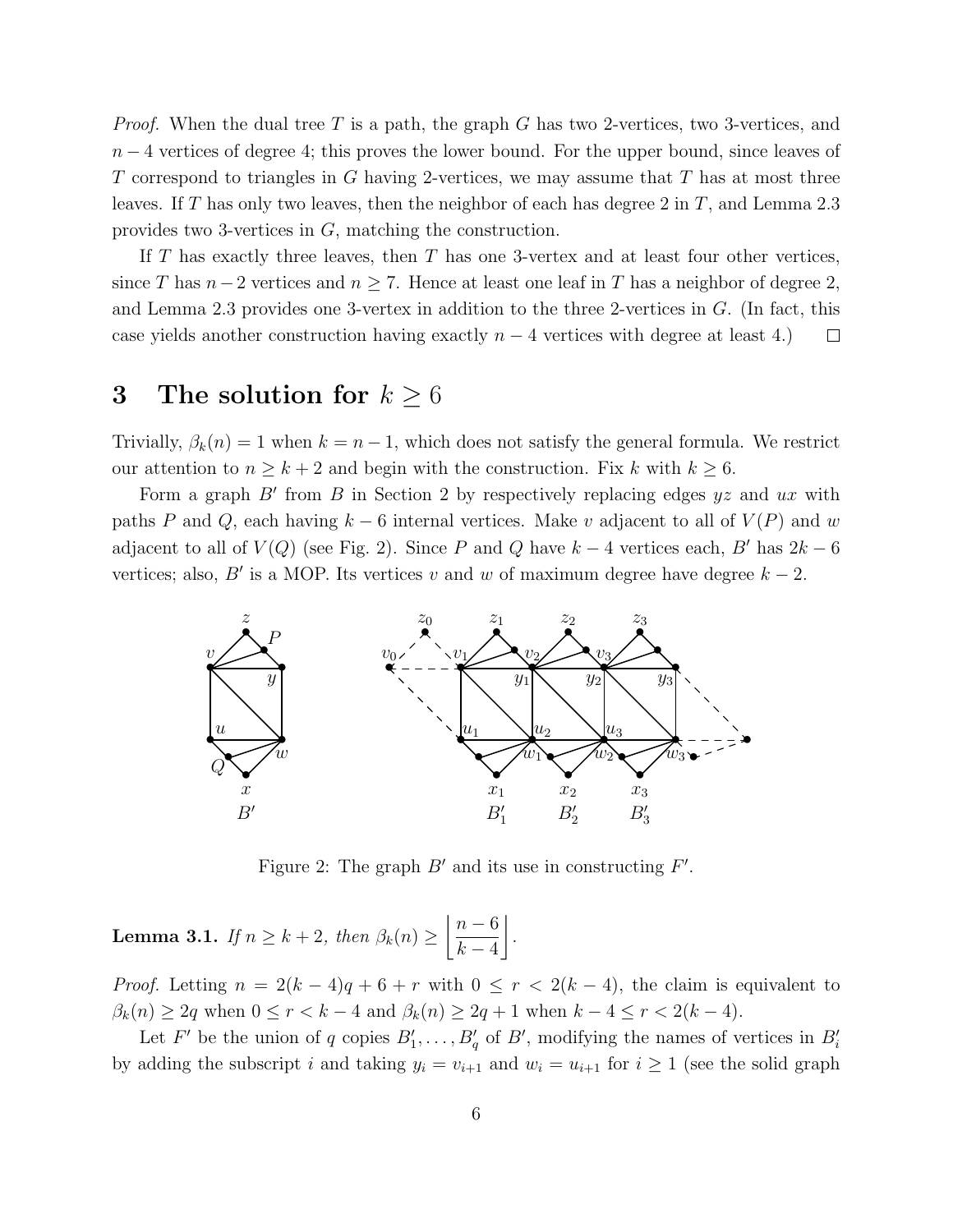in Fig. 2). Note that F' is a MOP with  $2 + 2q(k-4)$  vertices, and the  $2q - 2$  vertices that lie in two copies of  $B'$  have degree k. To obtain the lower bound, we will add vertices one by one as in Lemma 2.1, but we will start with the appended vertices  $z_0$  and  $v_0$  in order to raise  $v_1$  to degree k quickly.

Each vertex when added will be a 2-vertex appended to an edge of the external cycle, so we always have a MOP. Begin with the triangle on  $\{v_1, z_0, v_0\}$ . Add  $u_1, w_1, y_1$  and all of P in  $B'_1$  in order. We now have  $k+1$  vertices, and  $v_1$  has degree k. There remains only one k-vertex as we add the rest of Q to complete  $B'_1$ , at which point  $w_1$  has degree  $k-2$ .

Having completed  $B'_q$ , we have  $2q(k-4)+4$  vertices (including  $v_0$  and  $z_0$ ), of which  $2q-1$  vertices have degree k (including  $v_1$ ). We show that adding  $V(B'_{q+1})$  in the right order produces two more k-vertices at the right times.

With two more vertices,  $n = 2q(k-4)+6$  and  $r = 0$ , and the number of k-vertices should be 2q. Add  $w_{q+1}$  and then the first vertex of Q from  $B'_{q+1}$ , raising the degree of  $w_q$  to k.

The next k-vertex should arrive when  $n = 2q(k-4)+6+(k-4)$ , with  $r = k-4$ . Adding the k – 4 vertices from  $y_{q+1}$  to  $z_{q+1}$  along P in  $B'_{q+1}$  raises the degree of  $y_q$  from 4 to k. Finally, we add the rest of Q to complete  $B'_{q+1}$ . No k-vertex appears, but the degree of  $w_{q+1}$ rises to  $k - 2$  to be ready for the next iteration.  $\Box$ 

In order to prove the upper bound, we consider a related problem. Let  $D(n, s)$  be the maximum sum of the degrees of s vertices in an *n*-vertex outerplanar graph. Of course, these will be s vertices of largest degrees, and the maximum will be achieved by a MOP. We will obtain an upper bound on  $D(n, s)$  by considering the structure of the subgraph induced by the vertices with largest degrees. Subsequently, we will apply the bound on  $D(n, s)$  to prove that  $\beta_k(n) \leq \left\lfloor \frac{n-6}{k-4} \right\rfloor$  $\frac{n-6}{k-4}$  when  $k \geq 6$ .

**Lemma 3.2.** Fix s with  $1 \leq s \leq n$ . If G is a MOP in which the sum of the degrees of some s vertices is  $D(n, s)$ , then each set of s vertices with largest degrees in G induces a MOP.

*Proof.* Let C be the external cycle in an outerplanar embedding of G, with vertices  $v_1, \ldots, v_n$ in order. Let S be a set of s vertices with largest degrees.

We show first that the outer boundary of the subgraph induced by some such set S is a cycle. For  $x \in S$ , let y be the next vertex of S along C. Let P be the path from x to y along C. If x is not adjacent to y, then let u be the last vertex of P adjacent to x. Since G is a MOP,  $xu$  lies in two triangles, and by the choice of  $u$  there is a triangle containing xu whose third vertex is not on  $P$ ; let z be this third vertex. Let v be the next vertex of  $P$ after u. Let U be the set of neighbors of u not on the x, u-subpath of P; note that  $z \in U$ . Replace the edges from u to U with edges from x to  $U \cup \{v\}$ . Each edge moved increases the degree of x, and hence the sum of the s largest degrees does not decrease. (If we removed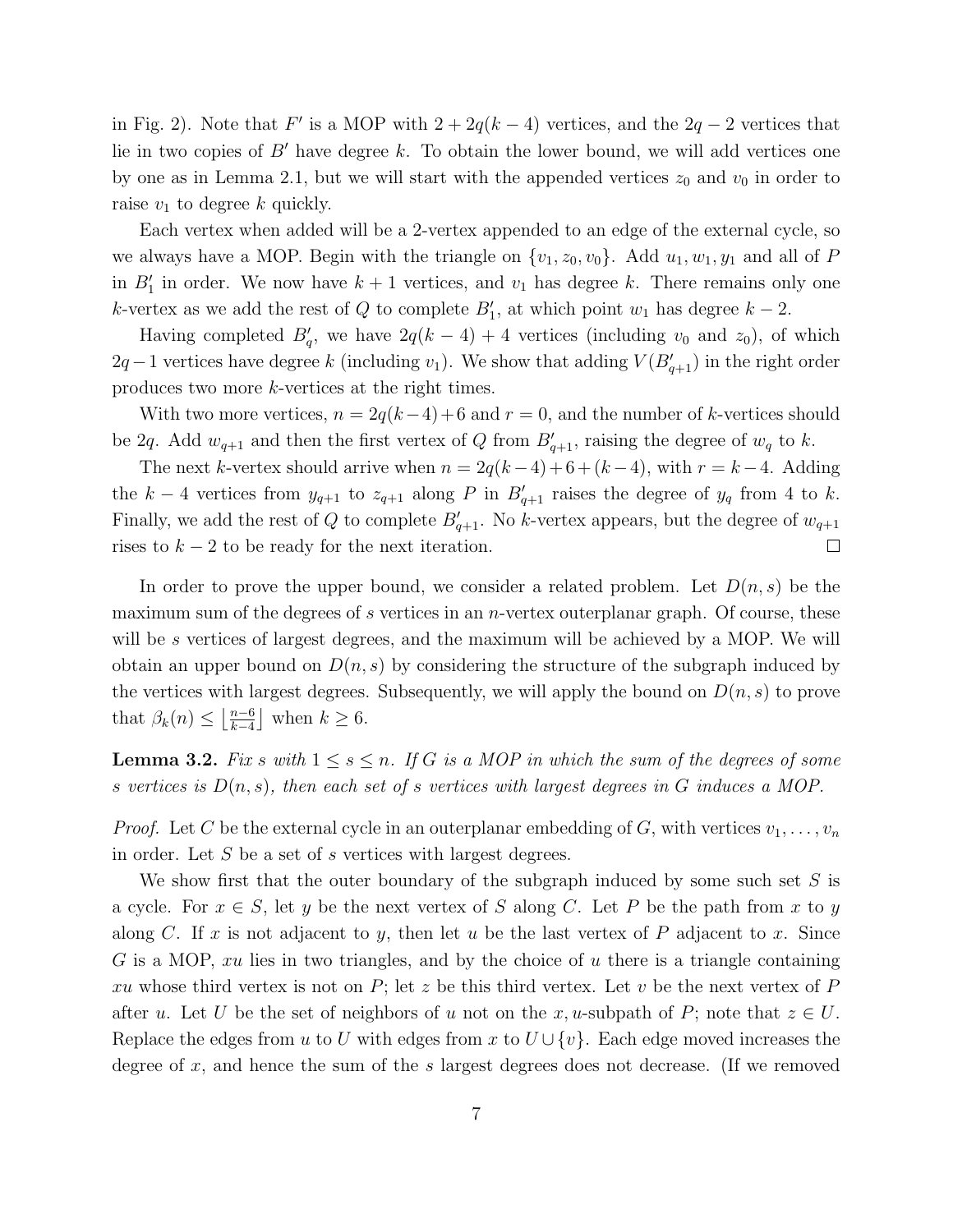an edge from a neighbor of x that is in  $S$  and its degree is no longer among the s largest, then it was replaced by a vertex of the same degree; thus we have increased the sum of the s largest degrees, which contradicts the choice of G.)

The last neighbor of x is now farther along P. When it reaches y the sum of the  $m$ largest degrees increases. Since we started with a MOP maximizing this sum, the edge  $xy$ must have been present initially.

We have shown that the outer boundary of  $G[S]$  is a cycle. Every bounded face is a face of G, since there are no vertices of G inside it. Hence  $G[S]$  is a MOP.  $\Box$ 

In fact, when  $s < n - 1$  there is always a unique set of s vertices with largest degrees in a graph maximizing the sum of those degrees.

**Theorem 3.3.** The maximum value  $D(n, s)$  of the sum of s vertex degrees in an n-vertex outerplanar graph is given by

$$
D(n,s) = \begin{cases} n-1 & \text{if } s = 1, \\ n-6+4s & \text{if } s < n/2, \\ 2n-6+2s & \text{if } s \ge n/2. \end{cases}
$$

*Proof.* Let G be a MOP in which some set S of s vertices has degree-sum  $D(n, s)$ . If  $s = 1$ , then  $n-1$  is clearly an upper bound, achieved by a star. For  $s \geq 2$ , let G be a MOP achieving the maximum; we know that  $G[S]$  is also a MOP and hence has  $2s - 3$  edges. The question then becomes how the remaining  $n - s$  vertices can be added to produce the maximum sum of the degrees in S.

Consider an outerplanar embedding of  $G$ . The subgraph induced by  $S$  is also an outerplanar embedding of S. Since  $G[S]$  has  $2s - 3$  edges, the outer boundary of the subgraph is a cycle. In the embedding of G, no vertex of  $V(G) - S$  appears inside this cycle. Also, vertices outside  $S$  can be adjacent to only two vertices of  $S$ , and they can be adjacent to two only if those two are consecutive on the outer boundary of  $G[S]$ . This implies that at most s vertices of  $V(G) - S$  can have two neighbors in S, and the rest have at most one neighbor in  $S$ . Furthermore, the vertices outside  $S$  can be added to achieve this bound.

If  $s \geq n/2$ , then we add  $2(n - s)$  to the degree-sum within  $G[S]$ , obtaining  $D(n, s) =$ 2n − 6 + 2s. If  $s \le n/2$ , then we add  $2s + 1(n - 2s)$ , obtaining  $D(n, s) = n - 6 + 4s$ .  $\Box$ 

**Theorem 3.4.** If 
$$
k \ge 6
$$
, then  $\beta_k(n) \le \left\lfloor \frac{n-6}{k-4} \right\rfloor$ .

*Proof.* In an extremal graph, the  $\beta_k(n)$  vertices with degree at least k have the largest degrees. With  $s = \beta_k(n)$ , we have  $sk \leq D(n, s)$ . Using the bound obtained in Theorem 3.3,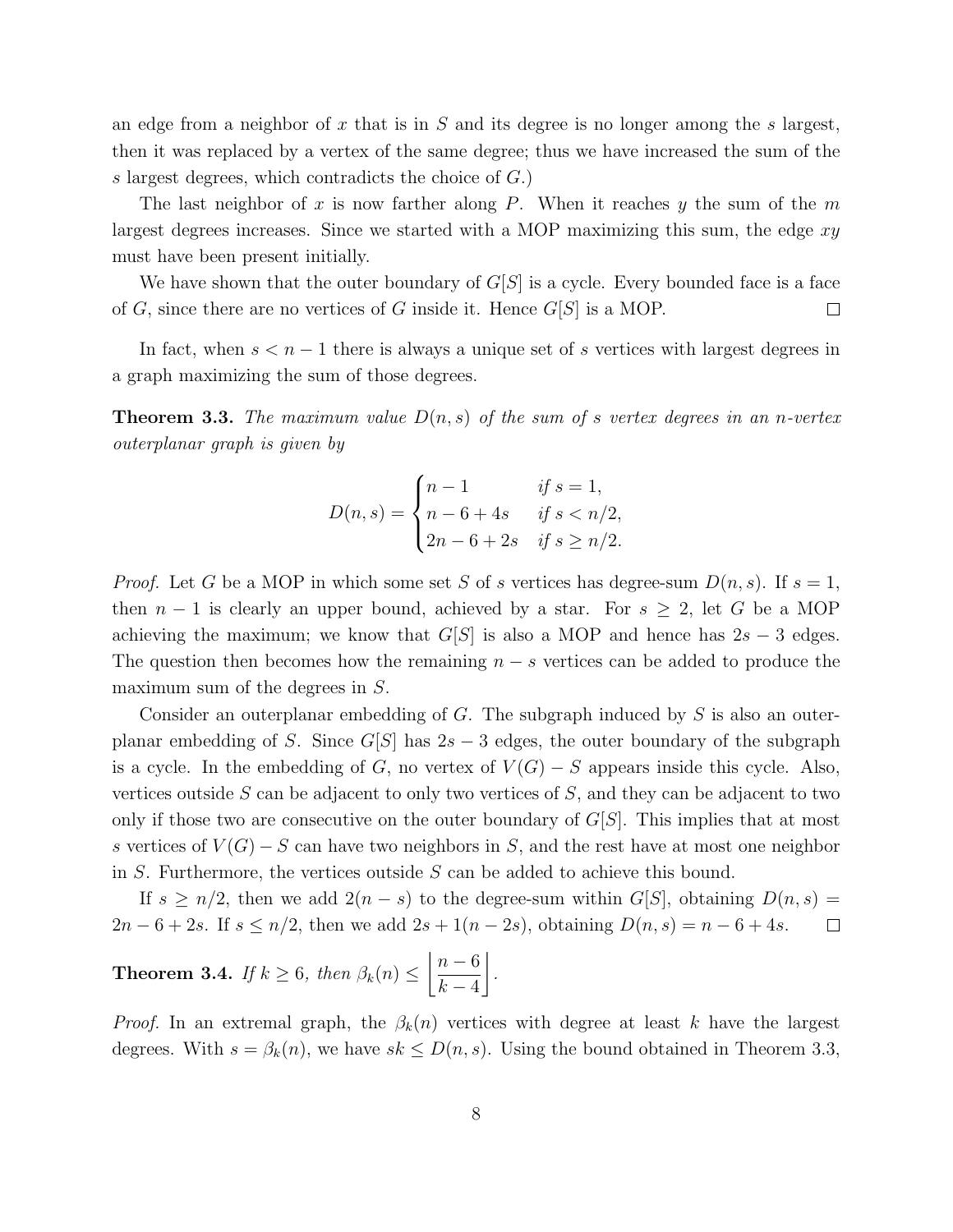we have

$$
sk \leq \begin{cases} n - 6 + 4s & \text{if } s < n/2, \\ 2n - 6 + 2s & \text{if } s \geq n/2. \end{cases}
$$

If  $k \geq 6$  and  $s \geq n/2$ , then

$$
6s \le ks \le 2n - 6 + 2s \le 6s - 6.
$$

Hence  $k \geq 6$  implies  $s < n/2$ , and therefore  $ks \leq n-6+4s$ , which simplies to  $s \leq \frac{n-6}{k-4}$  $\frac{n-6}{k-4}$ .  $\Box$ 

Finally, we consider the maximum sum of the degrees of the vertices with degree at least k. Essentially, the point is that we cannot increase this sum by using fewer than  $\beta_k(n)$ vertices with degrees larger than k.

**Corollary 3.5.** For  $k \geq 6$ , the maximum sum of the degrees of the vertices with degree at least k in an n-vertex outerplanar graph is  $n-6+4\left\lfloor\frac{n-6}{k-4}\right\rfloor$  $\frac{n-6}{k-4}$ .

*Proof.* Let G be an *n*-vertex outerplanar graph, and let  $S = \{v \in V(G): d(v) \geq k\}$ . Let  $s = |S|$ . Since these are the vertices of largest degree,  $\sum_{v \in S} d(v) \le D(n, s)$ .

For  $k \geq 6$ , since  $D(n, s)$  is monotone increasing in s, we obtain a bound on the sum by using the bound on  $\beta_k(n)$  obtained in Theorem 3.4. Since  $\beta_k(n) < n/2$ , Theorem 3.3 yields  $\sum_{v \in S} d(v) \le D(n, s) \le D(n, \beta_k(n)) = n - 6 + 4 \left\lfloor \frac{n-6}{k-4} \right\rfloor$  $\frac{n-6}{k-4}$ .

We show that a modification of the construction in Lemma 3.1 achieves equality in the bound. When  $n = (k-4)q' + 6$  for some integer q', let G be the graph constructed in Lemma 3.1, having  $\beta_k(n)$  vertices of degree at least k; here  $\beta_k(n) = q'$ . All q' of these vertices have degree exactly  $k$ , so the sum of their degrees is  $q'k$ , equaling the upper bound here. For each increase in n over the next  $k-5$  vertices, adding one vertex of degree 2 can increase the degree-sum of these vertices by 1, again equaling the upper bound here. When the  $(k-4)$ th addition is reached, start over with the construction from Lemma 3.1 for the new value of  $q'$ .  $\Box$ 

Remark 3.6. Similar analysis solves the problem of maximizing the sum of the degrees of the vertices with degree at least 5. We remark that the maximum value when  $n \neq 1 \mod 6$ is  $2n - 8 + 4\beta_k(n)$ , which is smaller by 2 than the former in terms of  $\beta_k(n)$  when  $k \geq 6$ . Writing the expression as  $2(n - \beta_k(n)) - 2 + (4\beta_k(n) - 6)$ , we begin with degree-sum  $4\beta_k - 6$ within the MOP H induced by the vertices of degree at least 5. Since  $\beta_5(n)$  is roughly  $2n/3$ , we should be able to augment the sum of the degrees by 2 for each of the remaining  $n-\beta_k(n)$ vertices. However,  $H$  has at least two vertices of degree 2. For each such vertex, raising its degree to 5 requires one of the added vertices to contribute only 1 instead of 2. With this adjustment, the improved upper bound meets the construction. When  $n \equiv 1 \mod 6$ , there are additional technicalities we leave to the reader.